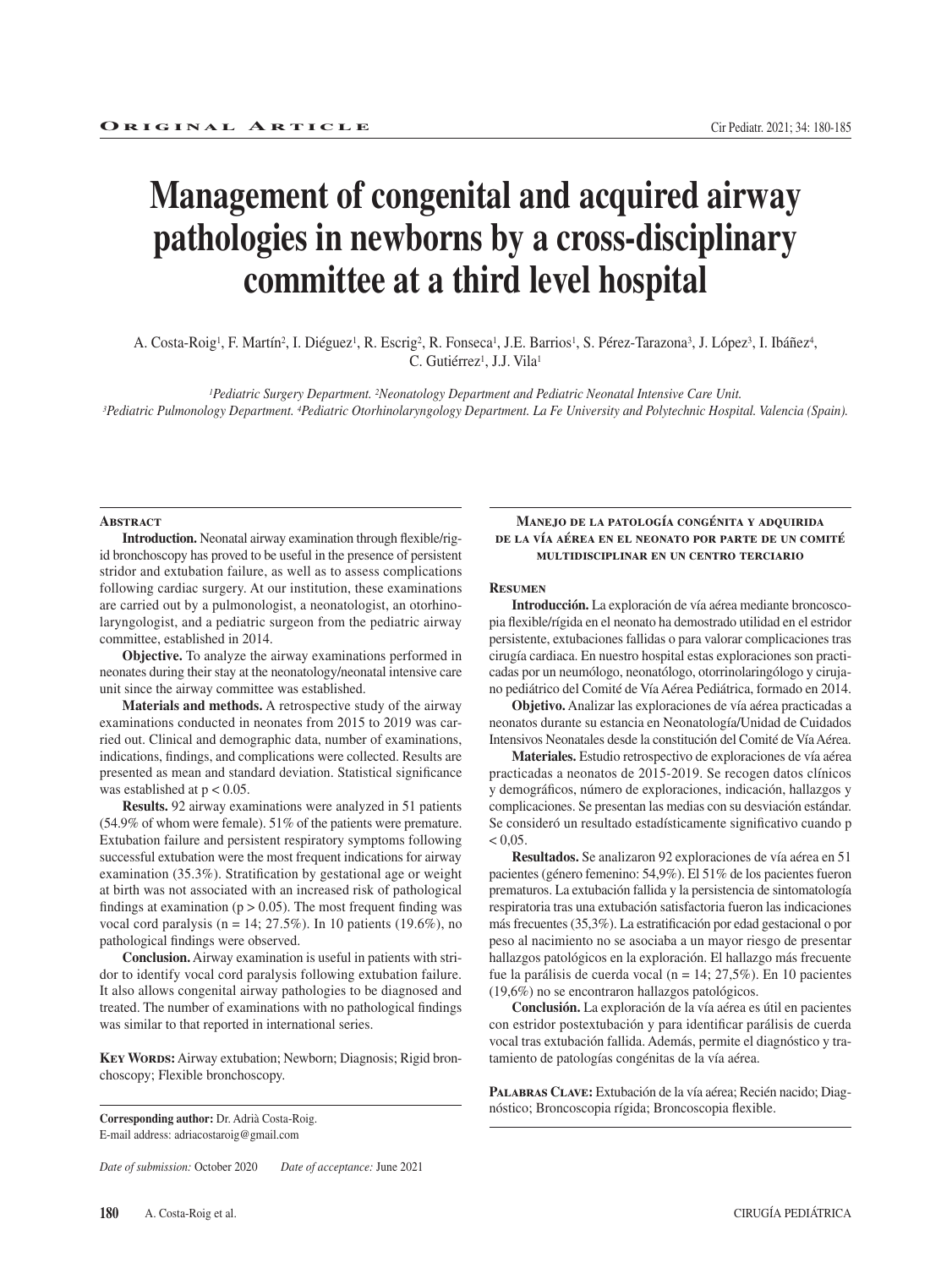# **INTRODUCTION**

Airway examination using a flexible bronchoscope (FB) or a rigid bronchoscope (RB) has demonstrated to be useful in the diagnostic and therapeutic management of newborns with suspected congenital and acquired airway abnormalities. Bronchoscopy provides a well-defined anatomical detail, allows airway structure and mobility from the nasal cavity to the bronchial tree to be observed, and demonstrates potential intrinsic or extrinsic compressions<sup>(1-5)</sup>. Failed extubation following surgery or as a result of long-term invasive mechanical ventilation is one of the main indications of airway examination. Extubation failure, which is defined as the need for reintubation in the first 48 hours following the first extubation attempt, increases ICU stay and patient morbidity. Reported incidence of failed extubation ranges from 22% in full-term newborns to up to  $40\%$  in extremely premature newborns<sup> $(4,5)$ </sup>.

In addition, airway examination is useful in patients with stridor, choking, or hoarse cry as a result of suspected mechanical airway disorder or lack of movement of any of its components<sup> $(4)$ </sup>. It also allows mechanical complications following cardiac and cervical surgery to be diagnosed $(6,7)$ .

Airway examination may be carried out at the crib side at the neonatal intensive care unit –without moving the patient to the operating room– but under conscious sedation and without requiring the presence of a pediatric anesthesiologist<sup> $(3,4)$ </sup>. This is a safe technique both in newborns and in pediatric patients<sup>(5)</sup>, with an incidence of major complications (massive bleeding or pneumothorax) below 5%. Most complications are related to transbronchial lung biopsies, which occur primarily in the adult population, with a 0.04% mortality rate<sup>(1)</sup>.

Specific airway units staffed by cross-disciplinary teams made up of neonatologists, intensivists, pulmonologists, anesthetists, otorhinolaryngologists, voice therapists, maxillofacial surgeons, and pediatric surgeons have been created worldwide. According to Torre et al., these highly specialized cross-disciplinary teams have achieved better surgical results in these patients<sup>(6)</sup>.

## **OBJECTIVE**

To assess and analyze the diagnoses and indications of the neonatal airway examinations carried out by the members of the Pediatric Airway Committee (PAC) from our hospital since it was established (study period: 2015-2020).

To estimate the proportion of examinations without pathological findings in our neonatal care unit.

To find out whether prematurity and low weight at birth are associated with pathological examination.

To describe the most relevant clinical cases from our series.

# **MATERIALS AND METHODS**

### **Study type**

A retrospective study of the newborns admitted at the Neonatology Department or at the Neonatal Intensive Care Unit with symptoms associated with congenital or acquired airway abnormalities, and undergoing FB and/or RB, from 2015 –when the PAC was established– to 2020 was carried out.

Clinical variables collected included sex, gestational age (weeks, days), weight at birth, indication for airway examination, type and number of examinations, examination findings, diagnosis following examination, and perioperative complications. Patients were classified into premature newborns (< 37 gestation weeks) and full-term newborns  $(≥ 37$  gestation weeks).

Quantitative variables were expressed as mean and standard deviation, whereas qualitative variables were expressed as absolute frequency and percentage**.**

Pearson's chi-squared test  $(X^2)$  was used to analyze differences in qualitative variable distribution. Student's T test for unpaired data was used to analyze quantitative variables. Statistical significance was established at  $p < 0.05$ .

### **Exclusion criteria**

Newborns with suspected esophageal atresia (of any type) undergoing FB in the perioperative period to identify the presence of tracheoesophageal fistula were excluded.

## **Technique**

## *Fibrobronchoscopy*

The patient, under conscious sedation, is placed on a supine position with an adequately sized roller underneath their shoulders. The fibrobronchoscope is introduced through the nostril or the mouth until the epiglottis and the mobility of the vocal cords are visualized. Examination is pursued with the patient under spontaneous breathing, while assessing the subglottal region, the trachea, and the tracheal rings down to the carina. The right main bronchus and its segmental bronchi are explored. The left bronchial tree is then examined. In case the patient has bronchial reactivity, 1 ml of 1% lidocaine may be instilled at the level of the vocal cords. This dose can be repeated (with a maximum of 2 ml) in patients with persistent bronchial reactivity by instilling 1% lidocaine at the level of the carina. In some cases where laryngeal or vocal cord assessment is not required, the airway is examined by means of an endotracheal tube (ETT), without the need for lidocaine instillation.

#### *Rigid bronchoscopy*

The patient, under general anesthesia and full relaxation, is placed in a supine position with cervical hyper-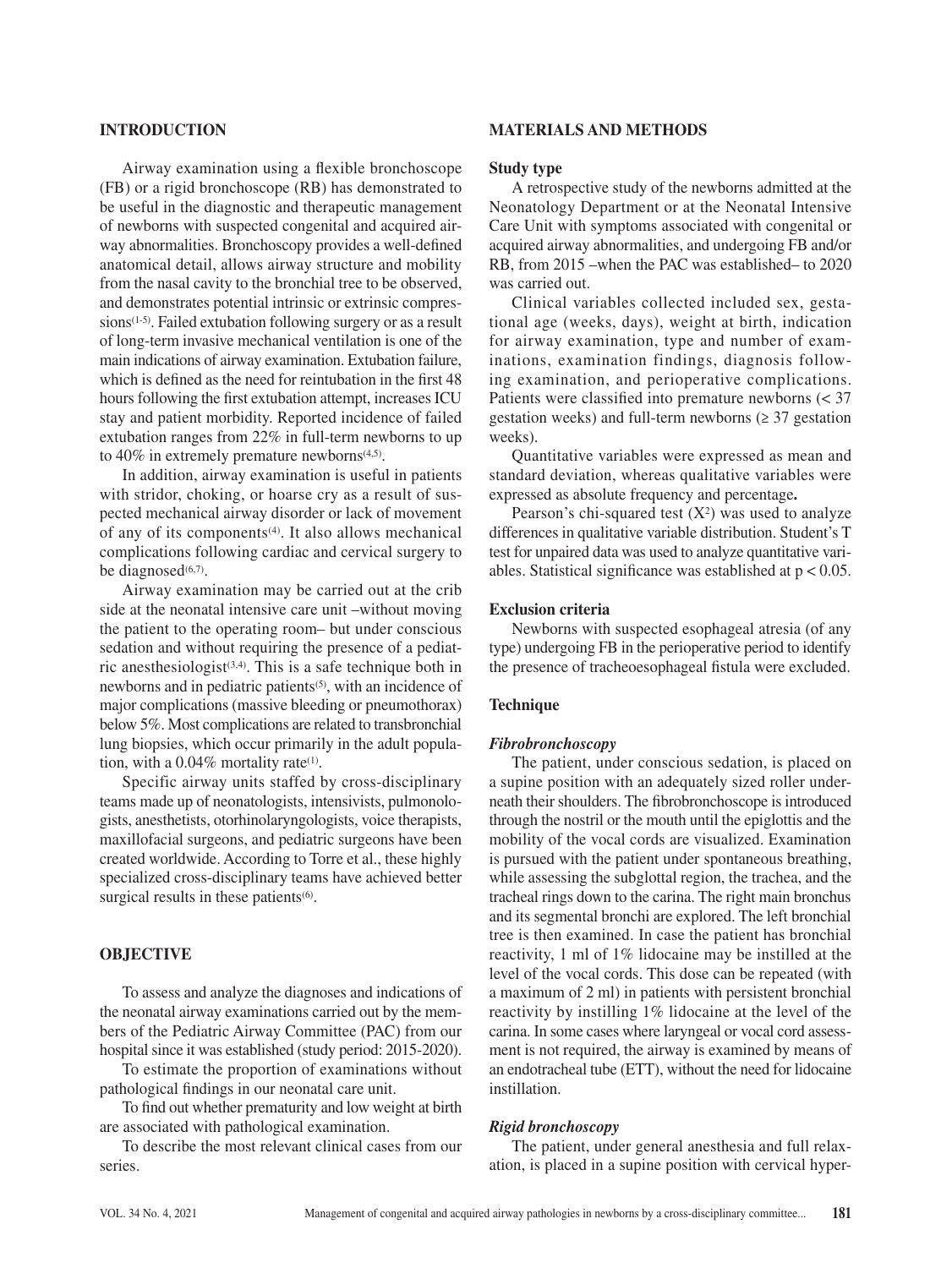

Figure 1. Instruments used for airway assessment and dilatation: 2 mm Hopkins 0º scope (useful length: 18 cm) and endotracheal tube of various sizes, which allows for progressive dilatation. The picture features an ETT without balloon, with the following sizes, from left to right: 3 mm, 2.5 mm, and 2 mm.

extension and an adequately sized roller underneath their shoulders. The appropriate laryngoscope is placed from the right side of the oral cavity while mobilizing the tongue to the left. The epiglottis is then visualized and lifted, while instilling 1% lidocaine into the vocal cords under direct vision –unless a previous FB has been carried out. A *Hopkins 0º* scope*–*2-4 mm diameters, according to gestational age and weight –is introduced so as to assess the larynx, the mobility and structure of the vocal cords, and the caliber of the subglottal region and the trachea until the carina and both bronchi are visualized.

In some cases, as in the presence of non-congenital subglottal stenosis –defined as a subglottis with  $a < 4.5$ mm diameter in full-term newborns, and with  $a < 3.5$  mm diameter in premature newborns $(4)$ –, dilatation may be carried out in the same procedure using an ETT, while progressively increasing its size until an adequate diameter is achieved according to patient age and weight. Figure 1 shows the instruments used for airway visualization and dilatation. Once the stenosis has been adequately identified, the ETT is placed within the scope, and under direct vision, both devices are introduced until the stenosis has been reached. The scope is then removed, and the ETT is left in place for 1-5 minutes) before removal. A final review is carried out to verify whether the stenosis has been ade-



**Figure 2.** Distribution of indications for airway examination at our unit (percentage, in brackets: number of patients). \*Others: airway assessment in a patient with gastroparesis and in a patient with Moebius syndrome.

quately dilated using the *Hopkins 0º* scope. Under direct vision, topical corticosteroid is applied at the level of the dilated area and the vocal cords using a swab.

## **RESULTS**

Data from 136 airway examinations in 75 newborns were collected. 24 patients (44 examinations) with esophageal atresia undergoing pre-surgery airway examination as a perioperative protocol were excluded.

The remaining 51 patients (female patients: 54.9%; male patients: 45.1%) were analyzed, with a total of 92 airway examinations. Mean gestational age was  $33 \pm 6$ weeks. 51% of the patients were premature. Mean weight was  $2.102 \pm 1.166$  g.

Indications for airway examination and airway examination findings are featured in figure 2 and table I. Failed extubation and persistent respiratory symptoms following successful extubation were the most frequent indications (35.3%). The most frequent finding was vocal cord paralysis (n = 14; 27.5%). In 10 (19.6%) patients, no pathological findings were found at airway examination.

Stratification by gestational age or weight at birth was not associated with a greater risk of pathological findings at examination ( $p = 0.982$  and  $p = 0.627$ , respectively).

The most commonly used technique was FB, which was performed as a single test without further examinations in 80.4% of the cases.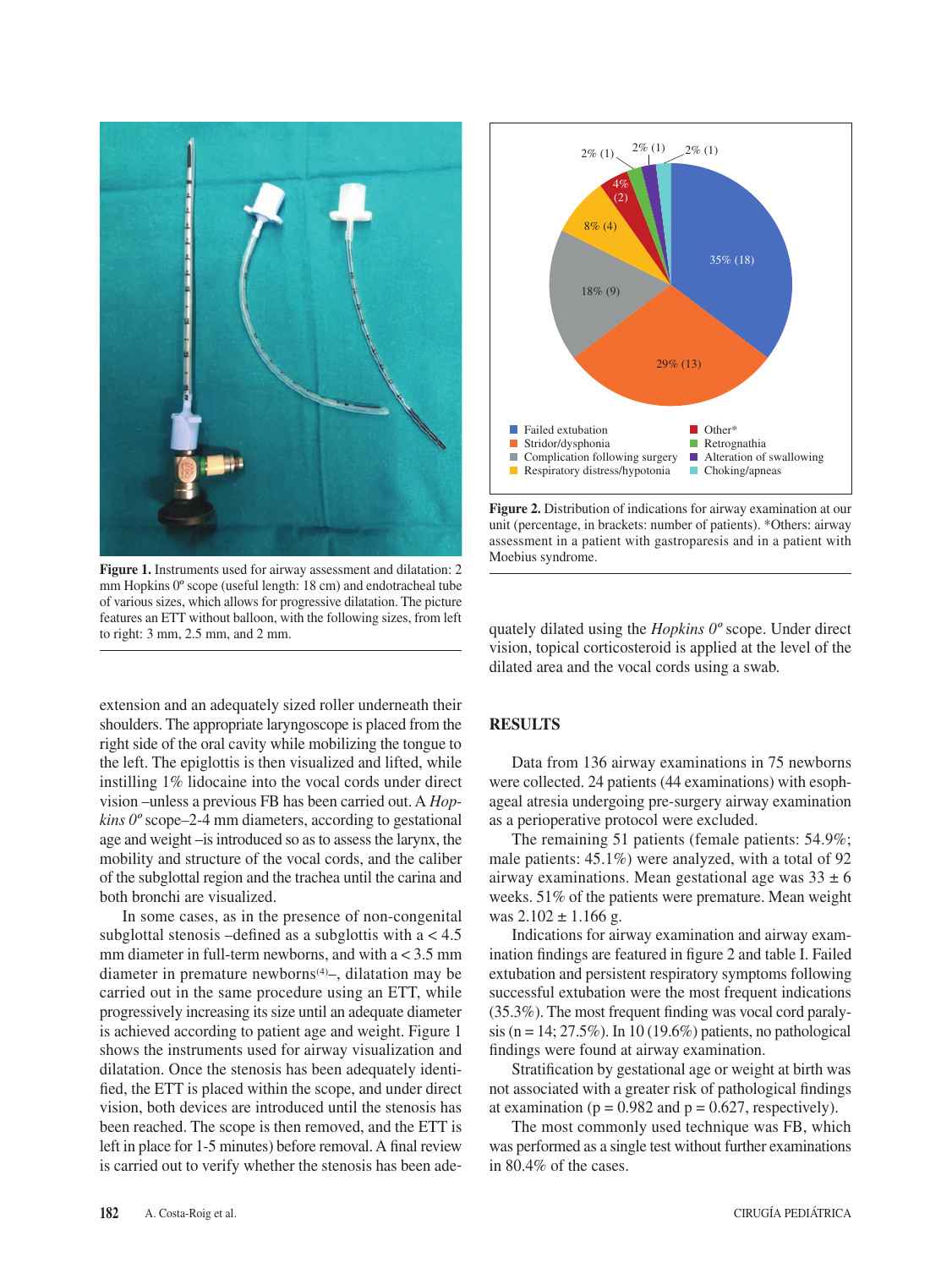#### **Table I. Diagnosis following airway examination.**

| <i>Examination findings</i> | $n(\%)$  |
|-----------------------------|----------|
| Normal                      | 10(19.6) |
| Vocal cord paralysis        | 14(27.5) |
| Airway edema                | 12(23.5) |
| Laryngomalacia              | 6(11.8)  |
| Tracheomalacia              | 4(7.9)   |
| Airway obstruction          | 3(5.9)   |
| Subglottal stenosis         | 1(1.9)   |
| Tracheal stenosis           | 1(1.9)   |

*Airway obstruction caused by the clip used for the closure of persistent ductus arteriosus in one patient, and by vocal cord granuloma following intu-bation in the other two patients.*

We present five cases we believe could be relevant owing to how rare they are and/or how complex management is:

- **Patient 1.** 20-day-old male newborn with history of hydrocephalus as a result of bilateral intraventricular bleeding and placement of a ventriculoperitoneal shunt valve. Airway examination was conducted owing to the presence of respiratory stress and predominantly expiratory stridor 24 hours following extubation. Membranous stenosis at the level of the subglottis was found. It was dilated in the same procedure using a rigid bronchoscope.
- **Patient 2.** 20-day-old female newborn diagnosed with Moebius syndrome and cutaneous capillary malformations. FB did not show any malformations of the airway mucosa.
- Patient 3.17-day-old male newborn with tetralogy of Fallot and tracheal compression as a result of a double aortic arch. Airway examination demonstrated the presence of tracheal stenosis. A 6 x 20 mm Dumon® silicone tracheal stent (Novatech, France) was placed, and the patient could be extubated following surgery.
- Patient 4. Female patient diagnosed with persistent ductus arteriosus and pulmonary bleeding. She underwent ductus arteriosus surgery when she was 12 days old. Respiratory stress with left pulmonary atelectasis was noted following extubation. Given the lack of improvement, decision was made to examine the airway using a FB, which showed an entirely collapsed left main bronchus. CT-scan confirmed extrinsic compression caused by a clip at the level of the bronchus (Fig. 3). The clip was urgently removed through thoracotomy. Patient hemodynamic status improved following surgery.
- **Patient 5.** 5-day-old male neonate born at gestation week 37 with suspected tracheoesophageal fistula as a result of coughing and choking following breastfeed-



![](_page_3_Picture_10.jpeg)

**Figure 3.** A) Left picture: FB demonstrating the trachea and the origin of the right main bronchus (RMB). Center picture: carina, RMB (partial image), and left main bronchus (LMB) without lumen. The right picture shows entire LMB collapse through the clip at the level of the ductus arteriosus. B) CT-scan demonstrating complete atelectasis of the left lung and presence of a clip obliterating the lumen of the left main bronchus at the level of the ductus (asterisk).

ing. Airway examination revealed a type III laryngotracheoesophageal cleft (Fig. 4), which was surgically repaired perinatally.

## **DISCUSSION**

RB was used as a therapeutic option in pediatric patients for foreign body removal purposes before the diagnostic use of FB was first described in 1978<sup>(8)</sup>. Since then, airway examination –both using RB and FB– has played a key role in the diagnostic and therapeutic management of pediatric patients with airway pathologies, either acquired or congenital<sup>(8)</sup>.

In the last years, the low incidence of these pathologies, their diagnostic complexity, and the fact these patients need to be managed by a specialized group has led to the creation of highly complex cross-disciplinary units(6-9).

According to Torre et al. (2011) and Kocyildirim et al. (2004), cross-disciplinary teams should be created at third-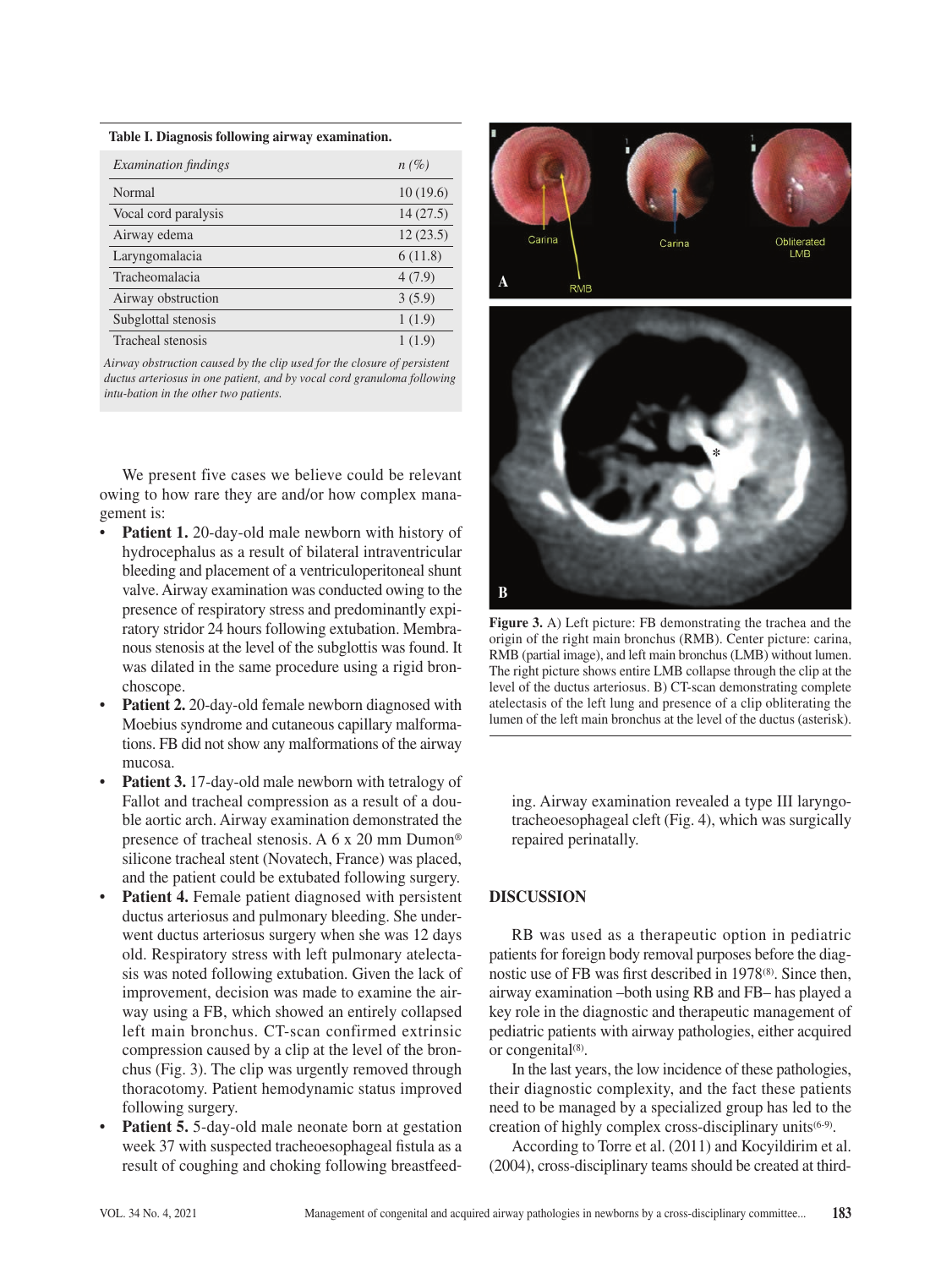![](_page_4_Picture_0.jpeg)

**Figure 4.** Airway examination of a newborn with type III laryngotracheoesophageal cleft. The picture features: A) incomplete tracheal rings in its posterior portion; B) tracheoesophageal party wall.

level institutions specialized in airway pathologies, since they allow for better surgical results and reduce patient management costs<sup>(6,7)</sup>. Following their guidelines, airway examinations at our healthcare facility are carried out by PAC members since the PAC was established in 2014 –it came into operation one year later.

Nowadays, the PAC consists of a pediatric cross-disciplinary team made up of neonatologists, pulmonologists, otorhinolaryngologists, anesthetists, maxillofacial surgeons, and pediatric surgeons. In addition, the fact Neonatal Intensive Care Unit members are in direct contact with the PAC allows studies to be scheduled in a very short time in patients with respiratory symptoms (stridor, hoarse cry, cyanosis, and/or desaturation) or suspected airway disorders.

In our series, the incidence of post-intubation subglottal stenosis was 1.9%, similar to that described in the literature, and associated with long-term intubation in premature patients(9). Endoscopy remains the technique of choice in the post-intubation diagnosis of subglottal stenosis, and it allows it to be treated through dilatation $(6,10)$ . Even though dilatation can be achieved using balloons, our institution advocates the use of increasingly large ETTs to allow for a nice circumferential dilatation. In our series, no complications associated with ETT dilatation, such as tracheal/ bronchial rupture or trauma, were found, contrarily to the literature(8). This allows for progressive dilatation without the need for the patient to be apneic. Even though they typically appear at the age of 2 months, laryngomalacia (LM) and tracheomalacia (TM) are two frequent diagnoses

in newborns with refractory respiratory distress, wheezing, or cyanosis. In some cases, this may cause potentially life-threatening events. In our series, the LM/TM finding was reported in 6 and 4 patients, respectively. Various diagnostic tools, such as fluoroscopy and contrast-enhanced CT-scan<sup>(10)</sup>, have been proposed for LM/TM, but direct visualization of the airway's dynamic narrowing using endoscopic examination remains the technique of choice for diagnostic purposes $(11)$ .

Direct lesion of the vocal cords may occur in pediatric cardiovascular surgery when closing the ductus arteriosus and the ductus venosus $(12-14)$  as a result of contusion or lesion of the recurrent laryngeal nerve<sup>(12)</sup>, usually unilat $eral<sup>(14)</sup>$ , and typically in premature patients with extremely low weight $(12)$ . Vocal cord lesion may also occur following intubation in patients undergoing any type of surgery, since it may give rise to granuloma and stenosis, which reduce vocal cord mobility(13). Shen et al. suggested bilateral vocal cord paralysis has an idiopathic cause<sup>(14)</sup>. In our series, vocal cord lesion was observed in 27.5% of the patients –we believe most of them were secondary to long-term intubation.

Given the low incidence of congenital and acquired airway pathologies, as well as the characteristics of newborns, a cross-disciplinary team at a third-level hospital is required for patient management purposes, as it is the case with our airway unit.

Airway examination using FB or RB is useful and safe in newborns following failed extubation, primarily as a result of subglottal stenosis. It also allows vocal cord paralysis following surgery to be diagnosed, and it has been demonstrated as a useful technique to examine newborns with airway malformations.

# **REFERENCES**

- 1. Miller R, Casal R, Lazarus D, Ost D, Eapen G. Flexible bronchoscopy. Clin Chest Med. 2018; 39: 1-16.
- 2. Francom C, Best C, Eaton R, Pepper V, Onwuka A, Breuer C, et al. Clinical validation and reproductibility of endoscopic airway measurement in Pediatric aerodigestive evalutaion. Int J Pediatr Otorhinolaryngol. 2019; 116: 65-9.
- 3. Hamouda S, Oueslati A, Belhadj I, Khalsi F, Tinsa F, Boussetta K. Flexible bronchoscopy contribution in the approach of diagnosis and treatment of children's respiratory diseases: the experience of a unique pediatric unit in Tunisia. Afri Health Sci. 2016; 16: 51-60.
- 4. Landry A, Rutter M. Airway anomalies. Clin Perinatol. 2018; 45: 597-607.
- 5. Lin Y, Lee Y, Jeng M, Chen W, Tsao P, Chan I, et al. Flexible bronchoscopic findings and the relationship to repeated extubation failure in critical children. J Chin Med Assoc. 2018; 81: 804-10.
- 6. Kocyildirim E, Kanani M, Roebuck D, Wallis C, McLaren C, Noctor C, et al. Long-segment tracheal stenosis: slide trache-